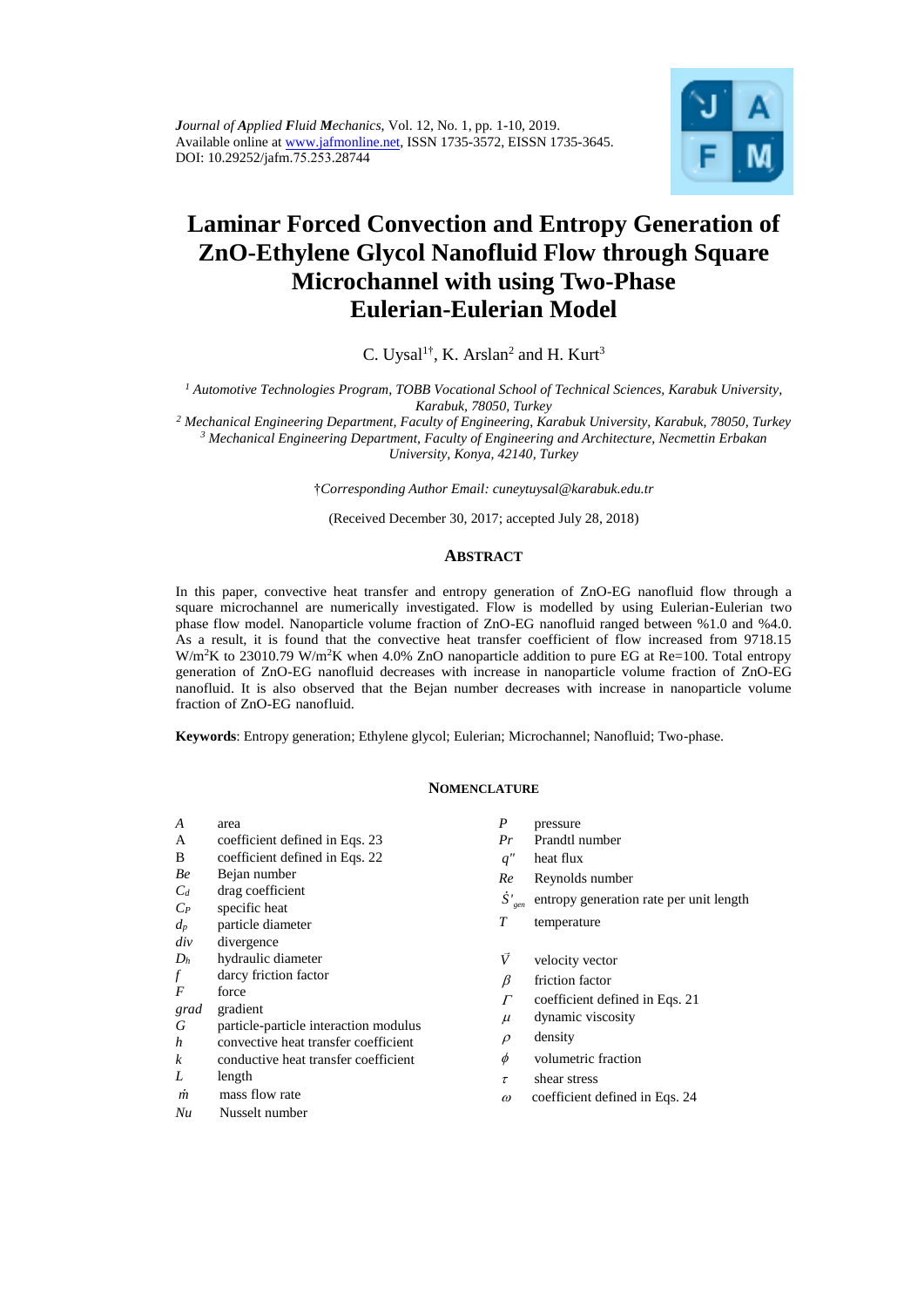# **1. INTRODUCTION**

Thermal management techniques provide better heating and cooling technology and high efficient thermal systems are very important for energy saving and efficiency. One of these techniques is the improving thermophysical properties of heat transfer fluids. The searches for this reason finally revealed "nanofluids". Nanofluid is a suspension obtained with dispersion of nano-sized metallic or non-metallic solid particles into conventional working liquids such as water, ethylene glycol or oil. The nanofluid term is firstly introduced by [Choi](#page-8-0)  [in 1995.](#page-8-0) 

In the last decade, many researches have numerically and experimentally investigated the convective heat transfer and fluid flow characteristics of nanofluids. In numerical analysis, the nanofluids flows are modeled as single-phase flow generally. This is because of that nanoparticles dispersed to base fluid has smaller diameter than 100 nm. However, some papers showed that the results obtained for nanofluid flows modeled using two-phase model are in better agreement with experimental data compared to that of single-phase model. [Behzadmehr](#page-8-1) *et al*. (2007) modelled the turbulent convective heat transfer of Cu-water nanofluid flow through a circular tube using two-phase mixture model. They reported that two-phase mixture model is more precise than that of single-phase model. [Kumar and Puranik \(2017\)](#page-8-2) also reported that Lagrangian-Eulerian two-phase modeling of turbulent forced convection of water based  $Al_2O_3$ ,  $TiO_2$  and Cu nanofluids gives more accurate results compared to that of single phase modeling for nanoparticle volume fractions smaller than 0.5%. For higher nanoparticle volume fractions, it is on the contrary. [Moraveji and](#page-9-0)  [Ardehali \(2013\)](#page-9-0) compared the single-phase model with volume of fluid, mixture and Eulerian two-phase models for laminar forced convection of Al2O3-water nanofluid flow through minichannel heat sink. They reported that two-phase models are more precise by comparison with experimental reference data than single-phase data. Kalteh *et al*[. \(2011\)](#page-8-3) numerically investigated laminar forced convection of Cu-water nanofluid flow through isothermally heated microchannel by using Eulerian-Eulerian two-phase modeling. It is found that relative velocity and temperature between phases is negligible. In addition, the obtained results for convective heat transfer enhancement with two-phase modeling are higher compared to that of single-phase and convective heat transfer enhancement increases with decrease in nanoparticle diameter. [Mahdavi](#page-9-1) *et al*. (2015) separately applied the discrete phase model in the Lagrangian approach and mixture model in the Eulerian approach to water based  $Al_2O_3$ ,  $SiO_2$  and ZrO<sup>2</sup> nanofluid flows through vertical tube under laminar flow conditions. As a result, they recommended the discrete phase model due to its strength and simplicity. Moreover, the pressure loss results obtained for nanoparticle volume fractions less than 3% is more reliable in the discrete phase model. [Siavashi and Jamali \(2016\)](#page-9-2) investigated the turbulent convective heat transfer and entropy generation of TiO2-water nanofluid flow through annuli for different

2

radius ratios with same cross sectional area. The flow was modeled with mixture two-phase model. They expressed that radius ratio has an important effect on entropy generation rate and there is an optimal Reynolds number to minimize entropy generation rate.

Contrary to literature mentioned above, some studies reported that the results obtained for single-phase is more precise than that of two-phase or that single and two-phase models shows similar predictions. Moraveji [and Esmaeili \(2012\)](#page-9-3) studied laminar forced convection heat transfer of Al<sub>2</sub>O<sub>3</sub>-water nanofluid through a circular tube under constant heat flux with using single and two-phase models. They reported that single and two-phase models give quite similar results. [Akbari](#page-8-4) *et al*[. \(2012\)](#page-8-4) compared six different combination of viscosity and thermal conductivity for single-phase modeling of turbulent forced convection of Al2O3 water nanofluid and then determined the most appropriate model with experimental results within them. Moreover, same problem is modeled as twophase flow with volume of fluid, mixture and Eulerian models. It is reported that selected single-phase model is more appropriate compared to two-phase models for their study conditions. [Behroyan](#page-8-5) *et al*. (2015) compared five different models, which are Newtonian and non-Newtonian single-phase models and mixture, Eulerian-Eulerian, Eulerian-Lagrangian models, for turbulent forced convection of Cu-water nanofluid flow. As a result, they recommended Newtonian single-phase and Eulerian-Lagrangian two-phase models due to their precise results.

[Farzaneh](#page-8-6) *et al*. (2016) used constructal theory to investigate the using of microchannels with/without loops for cooling process of a square electronic component with internal heat generation. They aimed reducing the thermal resistance in their study. They reported that the maximum dimensionless temperature is reduced by 10% and 20%, while the maximum dimensionless pressure drop is decreased by 25% and 33% for one and two branch reverting microchannels, in comparison with the case without a branch. [Ramiar](#page-9-4) *et al*. (2012) numerically solved conjugate heat transfer problem for a mixture flow of 60% ethylene glycol and 40% water in mass containing  $Al_2O_3$  nanoparticles in two dimensional microchannel. They reported that using solid regions with higher thermal conductivities enhance heat transfer by increasing Nusselt number and amplify axial conduction effect. Farzaneh *et al*. (2017) studied the effect of reverting microchannels inside a heat sink having circular, square and triangular configurations for geometrical optimization. They founded that square geometry has the least thermal resistance.

In this study, laminar forced convection and entropy generation of ZnO-EG nanofluid flow having different nanoparticle volume fractions through a square microchannel are numerically investigated. The flow is modeled with Eulerian-Eulerian twophase model. The results such as convective heat transfer coefficient, Nusselt number, pressure drop, Darcy friction factor and entropy generation for different nanoparticle volume fraction of ZnO-EG nanofluid are presented and compared.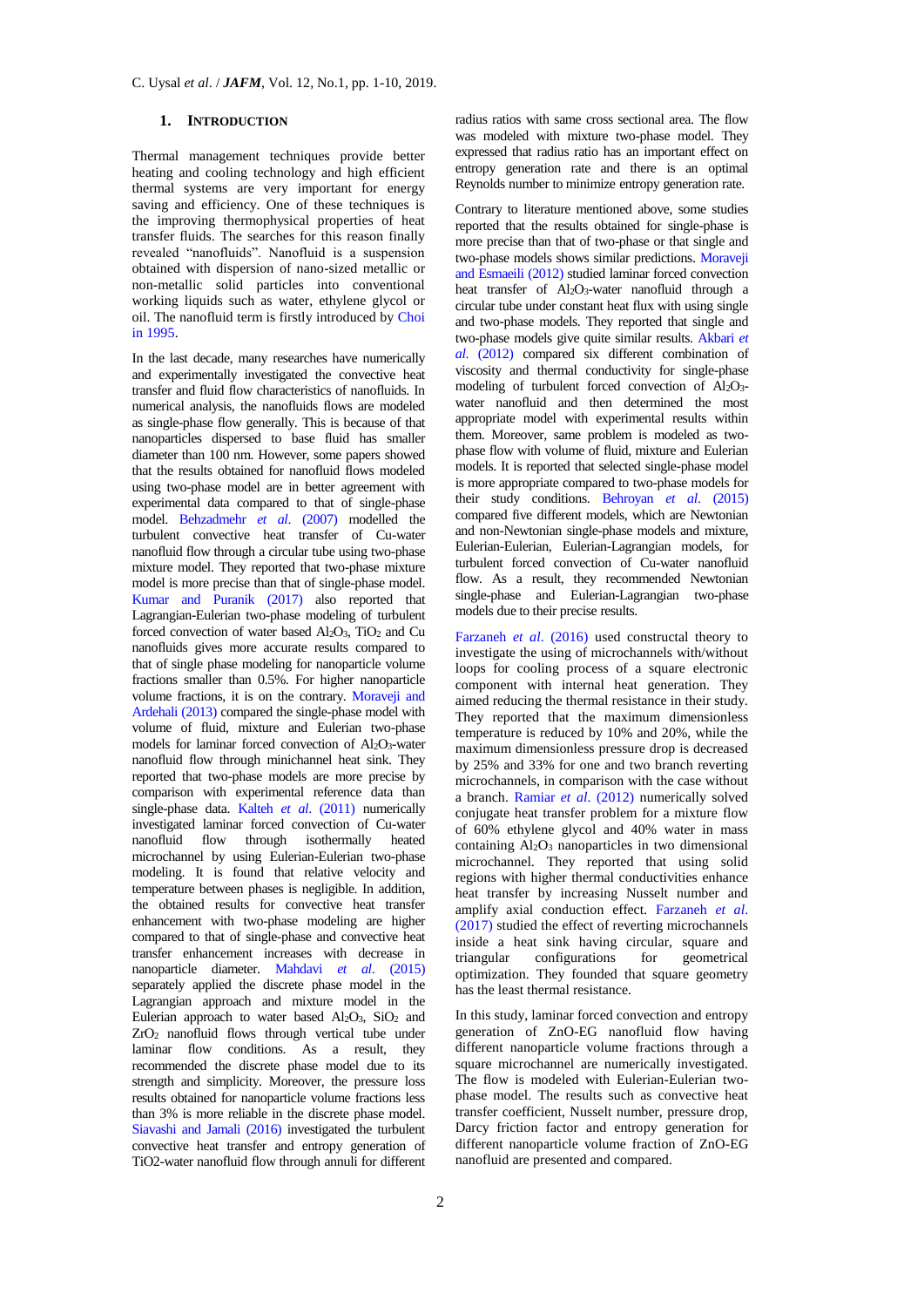### **2. MODEL CONFIGURATION**

## **2.1 Geometrical Configuration**

Convective heat transfer characteristics and entropy generation of ZnO-EG nanofluid through a square microchannel are numerically investigated. The flow is modeled as Eulerian-Eulerian two phase model. The hydraulic diameter of microchannel is assumed to be  $D_h = 150 \ \mu m$ . This means that dimension of each side of microchannel crosssection is  $150 \ \mu m$ . The microchannel length is assumed to be 50 mm. The schematic diagram of microchannel investigated in this study is illustrated in Figure 1.



**Fig. 1. Schematic diagram of microchannel considered in this study.**

### **2.2 Governing Equations**

There are three different Eulerian-Eulerian multiphase, which are the volume of fluid model, the mixture model and the Eulerian model. The volume of fluid model has not separate governing equations for solid and fluid phases. In addition, it is designed for two or more immiscible fluids. The mixture and the Eulerian models have different governing equations for solid and fluid phases. In this study, Eulerian model is selected for analyses due to that it allows considering granular temperature, solid-phase shear and bulk viscosities.

In Eulerian-Eulerian two-phase modeling; mass, momentum and energy equations are separately written for each phases, while the pressure is shared by all phases. The governing equations for particle and liquid phases can be written as follows [\(ANSYS Fluent, 2009\)](#page-8-7):

$$
\nabla(\rho_l \phi_l V_l) = 0 \tag{1}
$$

$$
\nabla (\rho_p \phi_p \vec{V}_p) = 0 \tag{2}
$$

$$
\nabla (\rho_l \phi_l \vec{V}_l \vec{V}_l) = -\phi_l \nabla P + \nabla \Big[ \phi_l \mu_l \Big( \nabla \vec{V}_l + \nabla \vec{V}_l T \Big) \Big] + F_d + F_{vm}
$$
(3)

$$
\nabla (\rho_p \phi_p \vec{V}_p \vec{V}_p) = -\phi_p \nabla P \n+ \nabla \left[ \phi_p \mu_p \left( \nabla \vec{V}_p + \nabla \vec{V}_p T \right) \right] - F_d + F_{vm} + F_{col}
$$
\n(4)

$$
\nabla (\rho_i \phi_i C_{p,i} T_i \vec{V}_i) = \nabla \left[ \phi_i k_{\text{eff},i} \nabla T_i \right] - h_v (T_i - T_p) \tag{5}
$$

$$
\nabla (\rho_p \phi_p C_{p,p} T_p \vec{V}_p) = \nabla \Big[ \phi_p k_{\text{eff},p} \nabla T_p \Big] + h_v (T_l - T_p) \tag{6}
$$

where the subscripts *l* and *p* denote liquid and particle phases, respectively. In these equations, the following relation is valid.

$$
\phi_l + \phi_p = I \tag{7}
$$

where  $\phi$  is the volumetric fraction of liquid or particle phases. The momentum equations are including drag force ( $F_d$ ), virtual mass force ( $F_{vm}$ ) and collision force ( $F_{col}$ ). The drag force between the phases is expressed as follows:

$$
F_d = -\beta(\vec{V}_l - \vec{V}_p) \tag{8}
$$

where  $\beta$  is friction coefficient. For two-phase flows with  $\phi_l > 0.8$ ,  $\beta$  is calculated by following relation:

$$
\beta = \frac{3}{4} C_d \frac{\phi_l (1 - \phi_l)}{d_p} \rho_l |\vec{V}_l - \vec{V}_p| \phi_l^{-2.65}
$$
\n(9)

where  $C_d$  is the drag coefficient and is expressed with following equation (Schiller and Naumann, [1935\)](#page-9-5):

$$
C_d = \begin{cases} \frac{24}{Re_p} \Big( 1 + 0.15 Re_p^{0.687} \Big) & Re_p < 1000\\ 0.44 & Re_p \ge 1000 \end{cases}
$$
(10)

where  $Re_p$  is the particle Reynolds number and is calculated by using following equation:

$$
Re_p = \frac{\phi_i \rho_i |\vec{V}_i - \vec{V}_p| d_p}{\mu_l} \tag{11}
$$

where  $\rho$  and  $\mu$  are density and dynamic viscosity, respectively.  $d_p$  is particle diameter. Virtual mass force is related with relative acceleration between two phases and is found by following equation:

$$
F_{vm} = 0.5 \phi_p \rho_l \frac{D}{Dt} (\vec{V}_l - \vec{V}_p)
$$
 (12)

Collision force is related with particle-particle interaction and can be calculated with following relation:

$$
F_{col} = G(\phi_l) \nabla \phi_l \tag{13}
$$

where *G* is the particle-particle interaction modulus and is expressed with following relation:

$$
G = 1.0 \exp(-600[\phi_1 - 0.376])
$$
 (14)

The  $h_{v}$  term expressed in Equation 6 and 7 is the volumetric interphase convective heat transfer coefficient and is expressed for mono-dispersed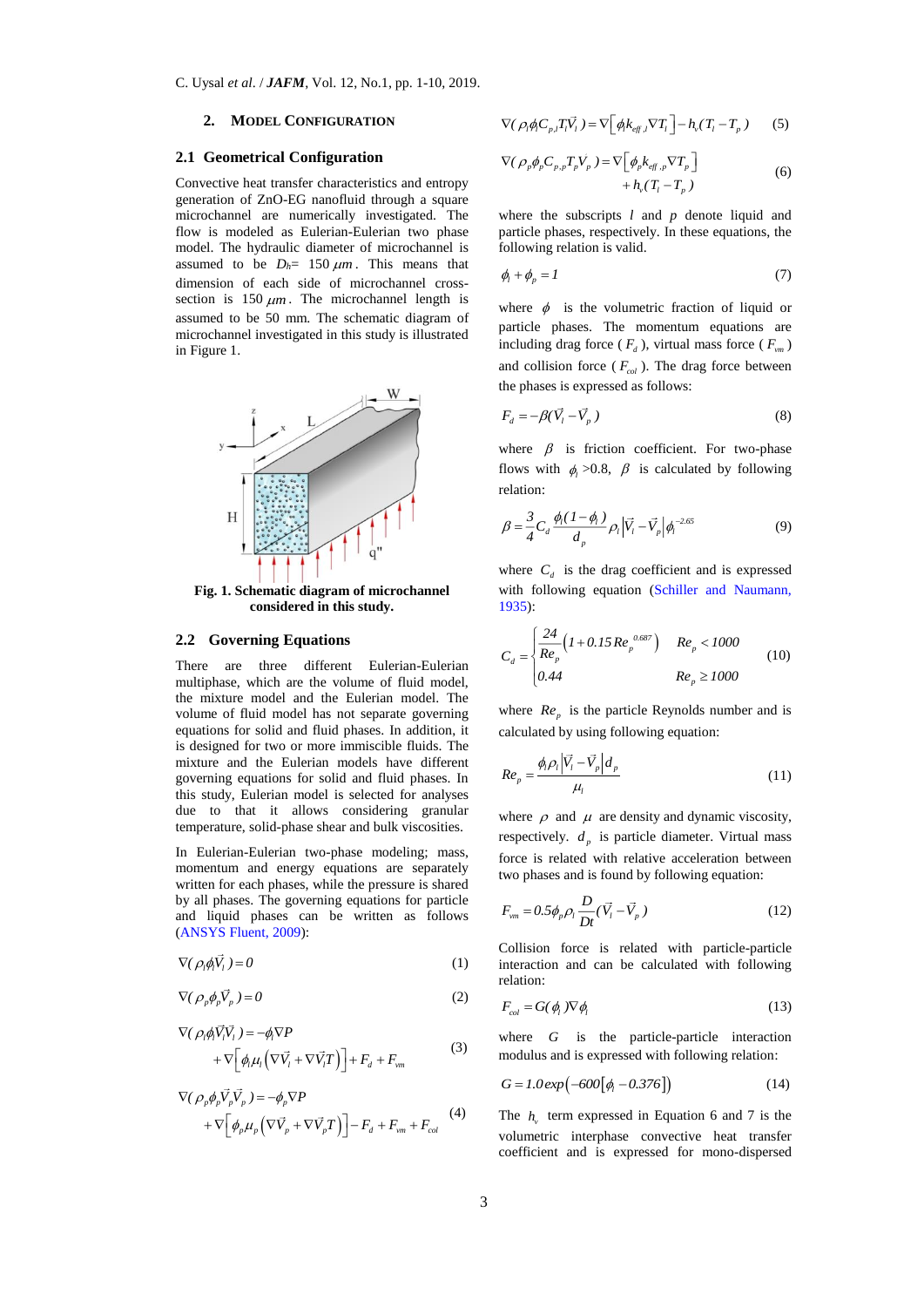spherical particles as follows [\(Kuipers](#page-8-8) *et al*., 1992):

$$
h_v = \frac{6(1 - \phi_l)}{d_p} h_p \tag{15}
$$

where  $h_p$  is the liquid-particle heat transfer coefficient and can be calculated with following relation [\(Ranz and Marshall, 1952\)](#page-9-6):

$$
Nu_p = \frac{h_p d_p}{k_l} = 2 + 1.1 Re_p^{0.6} Pr^{1/3}
$$
 (16)

where  $Pr$  is the Prandtl number of liquid phase. The  $k_{\text{eff}}$  expressed in Equations 5 and 6 denotes the effective thermal conductivity coefficient of liquid and particle phases and is written as follows, respectively [\(Kuipers](#page-8-8) *et al*., 1992).

$$
k_{\text{eff},l} = \frac{k_{b,l}}{\phi_l} \tag{17}
$$

$$
k_{eff,p} = \frac{k_{b,p}}{\phi_p} \tag{18}
$$

where,

$$
k_{b,l} = \left(I - \sqrt{(I - \phi_l)}\right)k_l
$$
\n(19)

$$
k_{b,p} = \sqrt{(I - \phi_l)} \left( \omega A + [I - \omega] \right) k_l \tag{20}
$$

The  $\Gamma$  coefficient is defined as follows:

$$
I = \frac{2}{\left(1 - \frac{B}{A}\right)} \left\{ \frac{B(A - I)}{A \left(1 - \frac{B}{A}\right)^2} ln\left(\frac{A}{B}\right) - \frac{(B - I)}{\left(1 - \frac{B}{A}\right)} - \frac{B + I}{2} \right\}
$$
(21)

where  $A$ ,  $B$  and  $\omega$  coefficient can be expressed for spherical particles as follows:

$$
B = I.25 \left( \frac{\left[ I - \phi_l \right]}{\phi_l} \right)^{10/9} \tag{22}
$$

$$
A = \frac{k_p}{k_l} \tag{23}
$$

$$
\omega = 7.26 \times 10^{-3} \tag{24}
$$

## **2.3 Heat Transfer and Fluid Flow Relations**

The Reynolds number is defined as follows:

$$
Re = \frac{\rho_l u D_h}{\mu_l} \tag{25}
$$

The local convective heat coefficient is expressed as follows:

$$
h_x = \frac{q''}{\left(T_w - T_m\right)}\tag{26}
$$

where  $T_w$  and  $T_m$  are wall and mean temperatures, respectively. The mean temperature for two-phase flows can be calculated by using following equation [\(Kalteh](#page-8-3) *et al*., 2011):

$$
T_m = \frac{\sum_{i=1}^p \left( \iint \rho_i u_i C_{p,i} T_i dA \right)}{\sum_{i=1}^p \left( \iint \rho_i u_i C_{p,i} dA \right)}
$$
(27)

where the integration is realized on the crosssection of channel geometry. The local Nusselt number is defined as follows:

$$
Nu_x = \frac{h_x D_h}{k_l} \tag{28}
$$

The local Darcy friction factor can be written as follows:

$$
f_x = \frac{8\tau_x}{\rho u^2} \tag{29}
$$

where  $\tau_{\rm x}$  is shear stress of flow. The average values of convective heat transfer coefficient, Nusselt number and Darcy friction factor are calculated with following equations, respectively.

$$
h = \frac{1}{A} \int_{A} h_x dA \tag{30}
$$

$$
Nu = \frac{1}{A} \int_{A} Nu_{x} dA
$$
\n(31)

$$
f = \frac{1}{A} \int_{A} f_x dA \tag{32}
$$

For internal flow, the entropy generation per unit length can be written as follows (Bejan, 1982):

$$
\dot{S'}_{gen, total} = \frac{q''^2 \pi D_h^2}{k T_b^2 N u} + \frac{8 \dot{m}^3 f}{\pi^2 \rho^2 T_b D_h^5}
$$
(33)

In Eqs. 33, the first term on the right side expresses entropy generation per unit length due to heat transfer and the second term expresses entropy generation per unit length due to fluid friction.

The Bejan number is formulated as follows:

$$
Be = \frac{\dot{S}^{\prime}_{gen, heat\ transfer}}{\dot{S}^{\prime}_{gen, heat\ transfer} + \dot{S}^{\prime}_{gen, fluid\ friction}}
$$
(34)

and it is defined as the ratio of entropy generation due to heat transfer to total entropy generation.

## **2.4 Boundary Conditions**

A constant heat flux of  $1000 \text{ W/m}^2$  is applied to bottom surface of microchannel. The inlet temperature and velocity distributions of both phases are assumed as uniform and both phases enter to channel same inlet temperature and velocity. The inlet temperature of both phases is assumed to be 300 K. The inlet velocities of both phases are calculated by specified Reynolds number ( *Re* =10-100) with Equation 25. The diameter of ZnO nanoparticles is  $d_p = 18$  nm. In microchannel outlet, pressure outlet boundary condition is applied for both phases.

#### **2.5 Numerical Procedure**

The governing equations mentioned above for both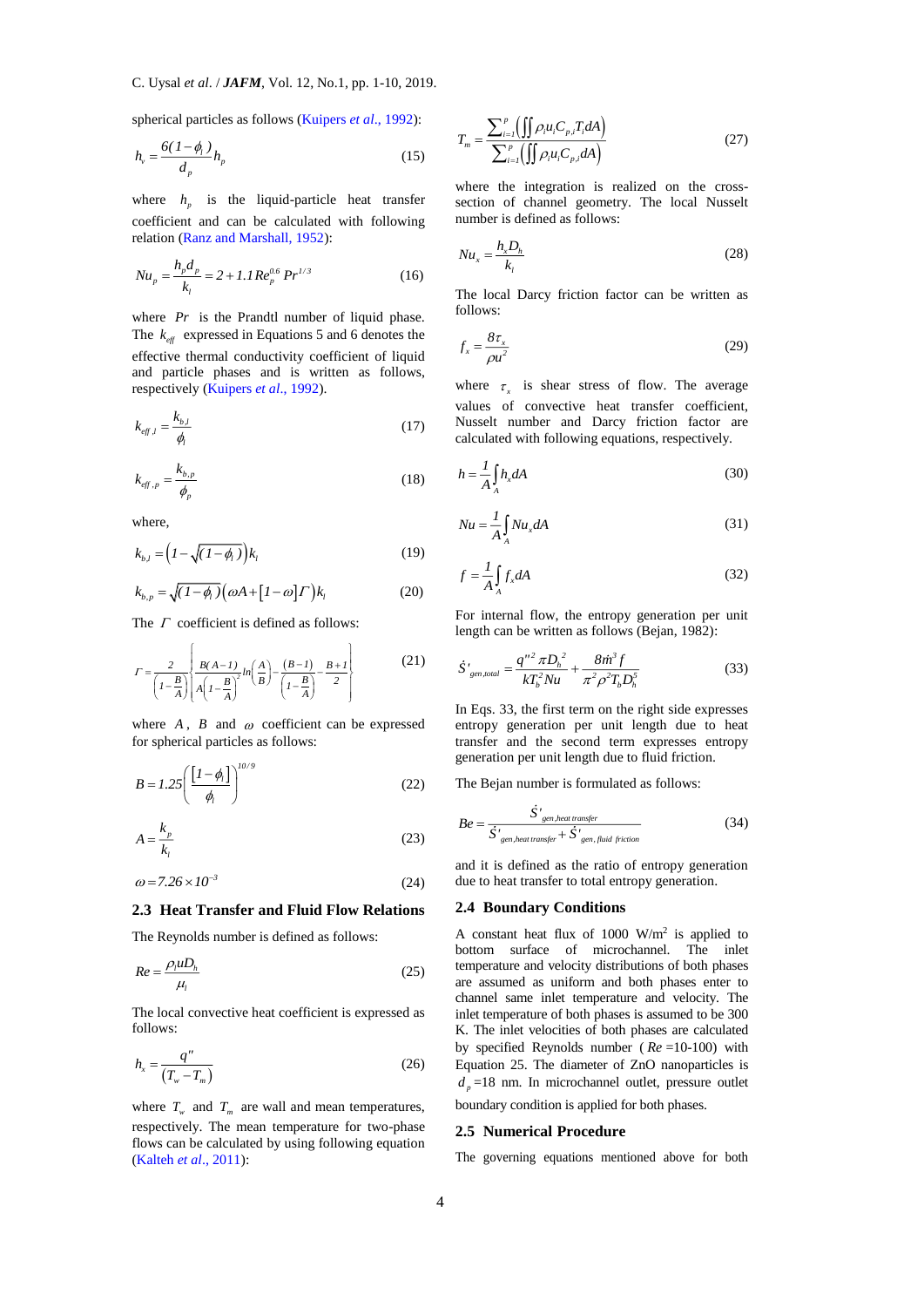phases are discretized by using finite volume method in the view of boundary conditions. In the computational domain, a non-uniform grid is employed. In the region close to microchannel walls, finer grids are used. For the convective and diffusive terms the first order upwind method is used. For solving velocity-pressure coupling, the Phase Coupled SIMPLE (Semi Implicit Method for Pressure Linked Equations) method is used. The convergence criterion is selected to be  $10^{-6}$  for this study.

# **2.6 Grid Independency Test and Code Validation**

The grid independency test is performed to avoid the effect of grid number on the results obtained with numerical procedure. Six different grid numbers ranging from 40000 to 1400000 are used. Same grid numbers are used for each aspect ratio of rectangular microchannel. The selection of optimum grid numbers is realized by considering the change of results with grid numbers. The calculations are realized for the model having selected optimum grid number.

To validate the accuracy of the numerical model, the results obtained by numerical computation is compared with the numerical results for two-phase model presented by [Moraveji and Ardehali \(2013\)](#page-9-0) and with experimental results presented by [Ho and](#page-8-9)  [Chen \(2013\).](#page-8-9) The comparison of the results obtained by this study with the results presented in the literature is shown in Figure 2.



The results obtained by this study show good agreement with the results presented by [Moraveji](#page-9-0)  [and Ardehali \(2013\)](#page-9-0) and [Ho and Chen \(2013\).](#page-8-9) The average deviation between the results obtained by this study and [Moraveji and Ardehali \(2013\)](#page-9-0) is 1.52%, while it is 7.55% for the results presented by [Ho and Chen \(2013\).](#page-8-9)

#### **3. RESULTS AND DISCUSSION**

The convective heat transfer characteristics and entropy generation of ZnO-EG nanofluid flow through a square microchannel are numerically investigated by using Eulerian-Eulerian two-phase model. The Reynolds number is in the range of 10 and 100. Constant heat flux of  $q'' = 1000$  W/m<sup>2</sup> is applied to the bottom surface of the microchannels.

The velocity distributions of ZnO-EG nanofluid flow for different nanoparticle volume fractions in the outlet cross-section of square microchannel and lateral section of inlet region of square microchannel are shown in Figure 3 and 4, respectively.



 $\text{Im }$  s<sup>^</sup>-11

**Fig. 3. Velocity distribution of outlet section of square microchannel for different nanoparticle**  volume fractions of ZnO-EG nanofluid (a)  $\phi_p = 0$ ,

(b) 
$$
\phi_p = 1.0\%
$$
, (c)  $\phi_p = 2.0\%$ , (d)  $\phi_p = 3.0\%$  and (e)  
 $\phi_p = 4.0\%$ .

The temperature distributions of ZnO-EG nanofluid flow for different nanoparticle volume fractions in the outlet cross-section and outlet lateral section of square microchannel are shown in Figure 5 and 6, respectively.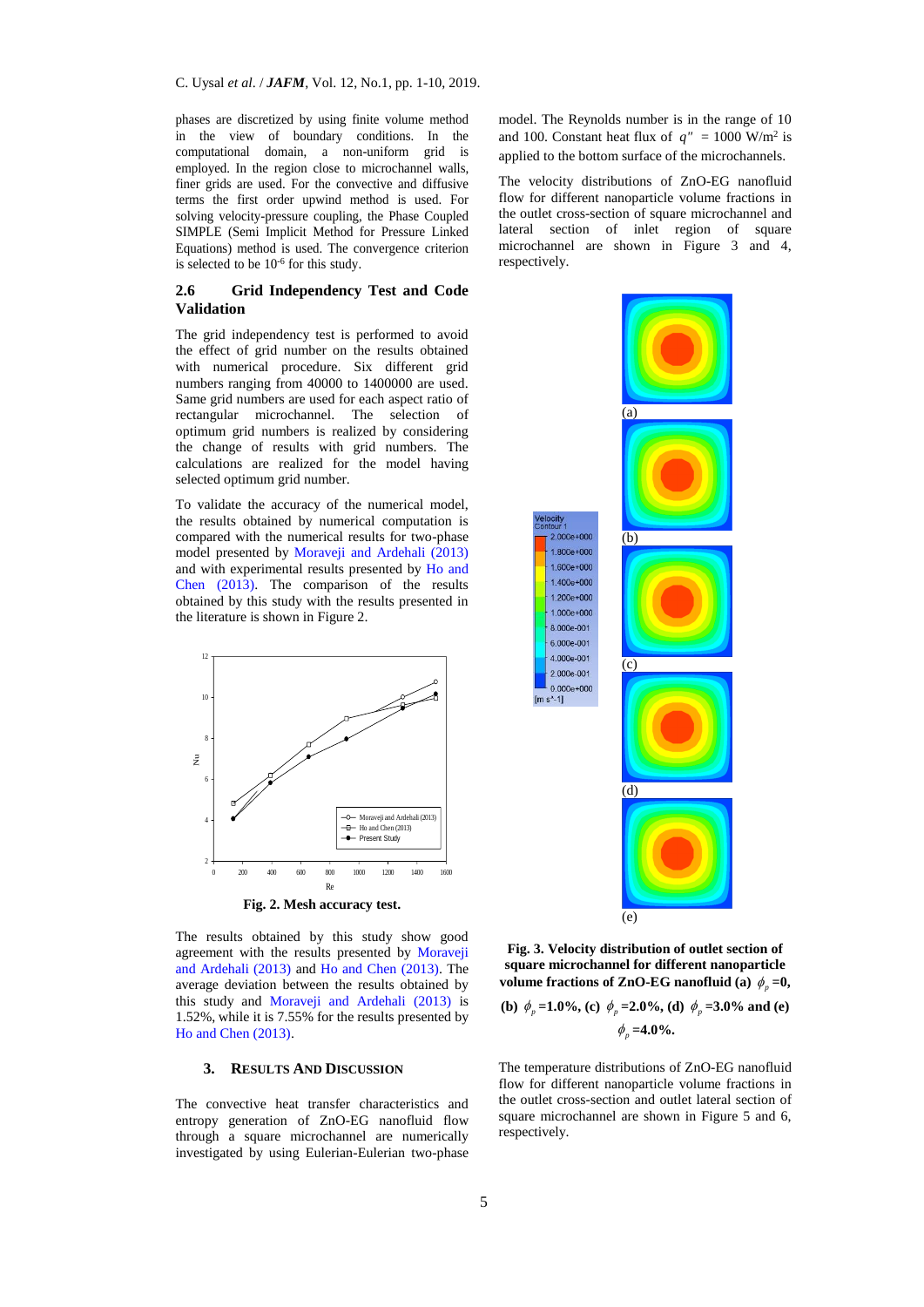



**(d)**  $\phi_p = 3.0\%$  and **(e)**  $\phi_p = 4.0\%$ .

As can be seen from Figure 5 and 6, wall temperature of ZnO-EG nanofluid decreases with increase in nanoparticle volume fraction of ZnO-EG nanofluid. Moreover, it can be observed that increase in nanoparticle volume fraction of ZnO-EG nanofluid causes to increase in bulk temperature of ZnO-EG nanofluid.

The variation of average convective heat transfer coefficient of ZnO-EG nanofluid flow with the Reynolds number is illustrated in Figure 7.

As can be seen from Figure 7, the convective heat transfer coefficient increases with increase in

nanoparticle volume fraction of ZnO-EG nanofluid and in the Reynolds number. The maximum convective heat transfer coefficient for this study is obtained to be 23010.79 W/m<sup>2</sup>K at Re = 100 for ZnO-EG nanofluid having nanoparticle volume fraction of 4.0%. Whereas, the convective heat transfer coefficient obtained for pure EG at  $Re = 100$ is 9718.15 W/m<sup>2</sup>K. The reason of increment in convective heat transfer coefficient with nanoparticle addition is due to that the difference between wall and bulk temperatures of nanofluid decreases with increase in nanoparticle addition.



**Fig. 5. Temperature distribution of outlet section of square microchannel for different nanoparticle volume fractions of ZnO-EG nanofluid** (a)  $\phi_p = 0$ , (b)  $\phi_p = 1.0\%$ , (c)  $\phi_p = 2.0\%$ ,

**(d)**  $\phi_p = 3.0\%$  and **(e)**  $\phi_p = 4.0\%$ .

 $[K]$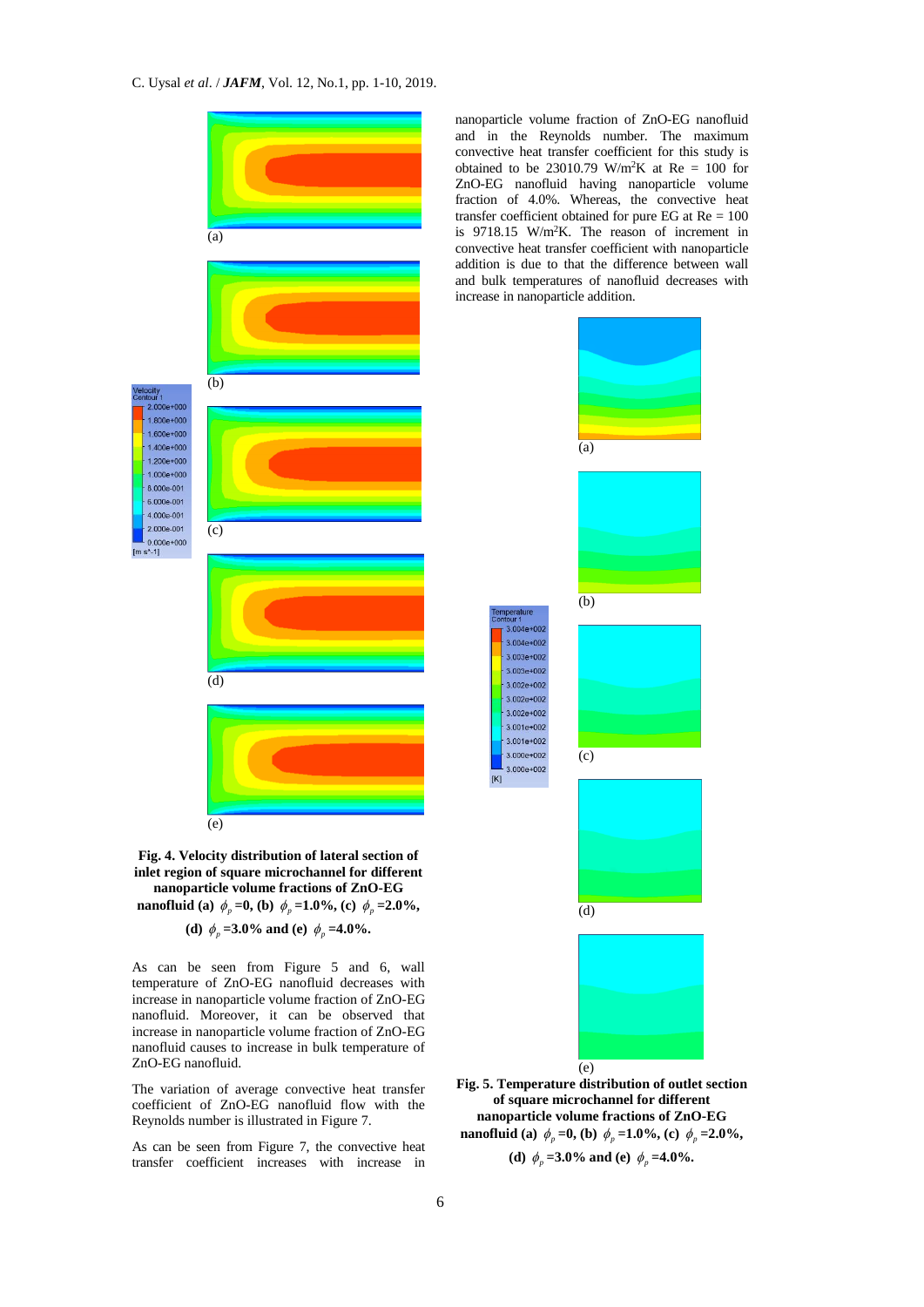

**Fig. 6. Temperature distribution of lateral section of inlet region of square microchannel for different nanoparticle volume fractions of ZnO-EG** nanofluid (a)  $\phi_p = 0$ , (b)  $\phi_p = 1.0\%$ ,

(c)  $\phi_p = 2.0\%$ , (d)  $\phi_p = 3.0\%$  and (e)  $\phi_p = 4.0\%$ .



**Fig. 7. Convective heat transfer coefficient.**

The variation of the Nusselt number of ZnO-EG

nanofluid flow with the Reynolds number is shown in Figure 8.



The Nusselt number of ZnO-EG nanofluid flow increases with increasing nanoparticle volume fraction and the Reynolds number. The Nusselt number is already related with the convective heat transfer coefficient. Therefore, similar results are also obtained for the Nusselt number. At  $Re = 100$ , the Nusselt number obtained for ZnO-EG nanofluid having nanoparticle volume fraction of 4.0% is 13.7, while it is 5.78 for pure EG.

The variation of pressure drop of ZnO-EG nanofluid with the Reynolds number is illustrated in Figure 9.



It is clearly seen from Figure 9 that the pressure drop decreases with increase in nanoparticle volume fraction of ZnO-EG nanofluid. The pressure drop obtained for ZnO-EG nanofluid having nanoparticle volume fraction of 4.0% is 3.98% and 3.85 lower compared to that of pure EG at  $Re = 10$  and  $Re =$ 100, respectively. However, for same microchannel geometry, Uysal *et al*[. \(2016\)](#page-9-7) reported that ZnO nanoparticle addition of 4.0% to EG increases pressure drop 28.96% and 29.23% at Re=10 and Re=100, respectively, in single phase consideration. Suganthi *et al*[. \(2014\)](#page-9-8) showed that ZnO nanoparticle addition to EG cause a reduction in viscosity due to that hydrogen bonding network of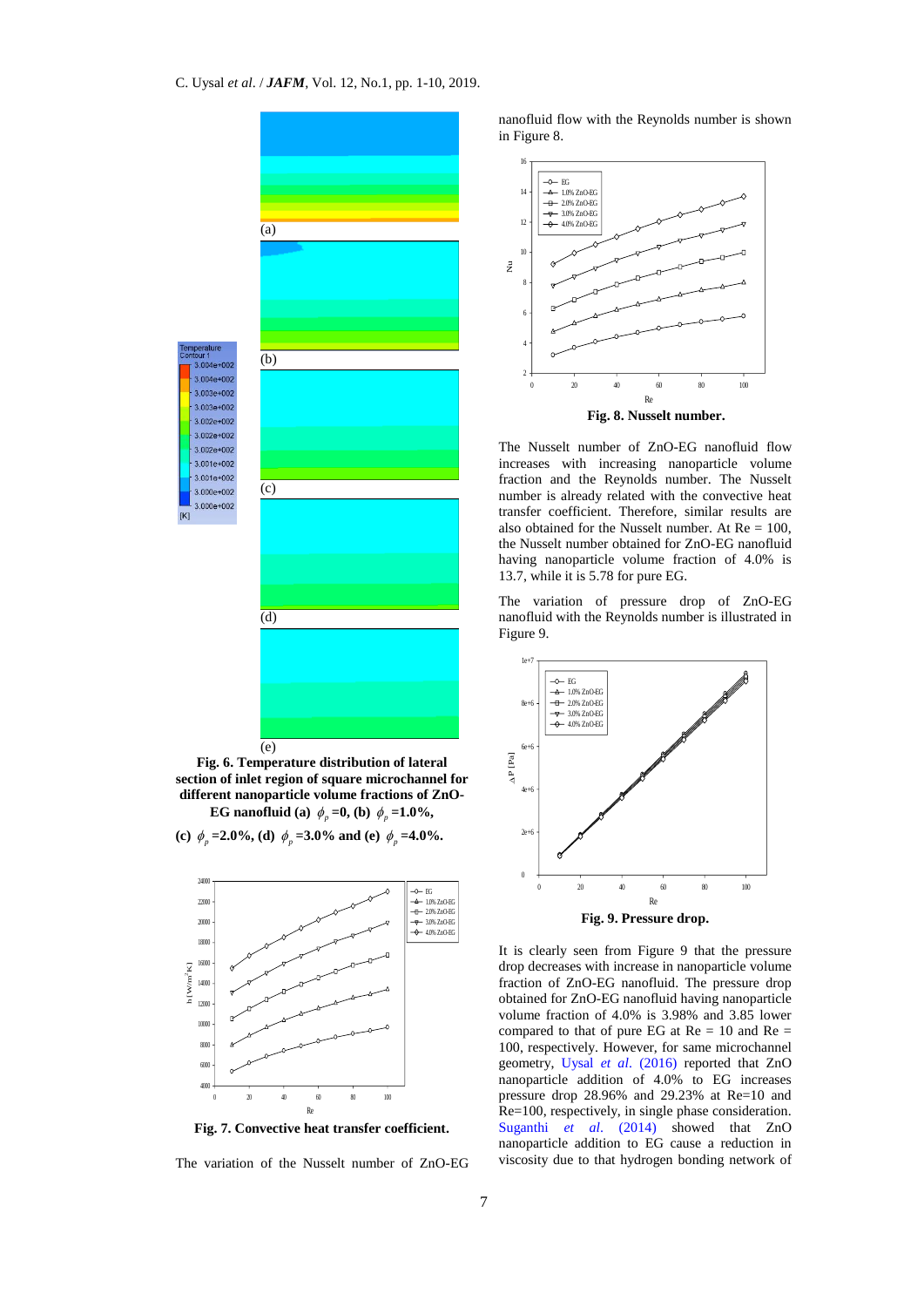C. Uysal *et al*. / *JAFM*, Vol. 12, No.1, pp. 1-10, 2019.

ethylene glycol is reorganized with ZnO nanoparticle addition. It may be reason for decrease in pressure drop for two-phase approach.

The variation of Darcy friction factor of ZnO-EG nanofluid with the Reynolds number is illustrated in Figure 10.

The Darcy friction factor of ZnO-EG nanofluid decreases with increasing nanoparticle volume fraction of ZnO-EG nanofluid. This is due to that the pressure drop decreases with increase in nanoparticle volume fraction of ZnO-EG nanofluid and the Darcy friction factor is directly related with pressure drop.



**Fig. 10. Darcy friction factor.**

The variation of entropy generation per unit length due to heat transfer with the Reynolds number is shown in Figure 11.



**Fig. 11. Entropy generation due to heat transfer.**

As can be seen from Figure 11, entropy generation due to heat transfer decreases with increase in the Reynolds number. This decrement tendency decreases with increase in nanoparticle volume fraction of ZnO-EG nanofluid. It is also found that entropy generation due to heat transfer decreases with increase in nanoparticle volume fraction of ZnO-EG nanofluid. At Re=10, entropy generation

due to heat transfer values obtained for pure EG and ZnO-EG nanofluid having nanoparticle volume fraction of 4.0% are  $9.7031 \times 10^{-7}$  W/mK and  $3.3748 \times 10^{-7}$  W/mK, respectively. Whereas, entropy generation values due to heat transfer of 5.3848  $\times$  10<sup>-7</sup> W/mK and 2.2742  $\times$  10<sup>-7</sup> W/mK are obtained for pure EG and 4.0% ZnO-EG nanofluid, at Re=100, respectively.

The variation of entropy generation per unit length due to fluid friction with the Reynolds number is shown in Figure 12.



**Fig. 12. Entropy generation due to fluid friction.**

Entropy generation due to fluid friction increases with increase in the Reynolds number. In addition, it decreases with increase in nanoparticle volume fraction of ZnO-EG nanofluid; this decrement is not significant. ZnO nanoparticle of 4.0% addition to pure EG decreases the entropy generation due to fluid friction from 0.002139 W/mK to 0.002053 W/mK and from 0.2151 W/mK to 0.2068 W/mK at  $Re = 10$  and  $Re = 100$ , respectively.

The variation of total entropy generation per unit length with the Reynolds number is illustrated in Figure 13.



**Fig. 13. Total entropy generation.**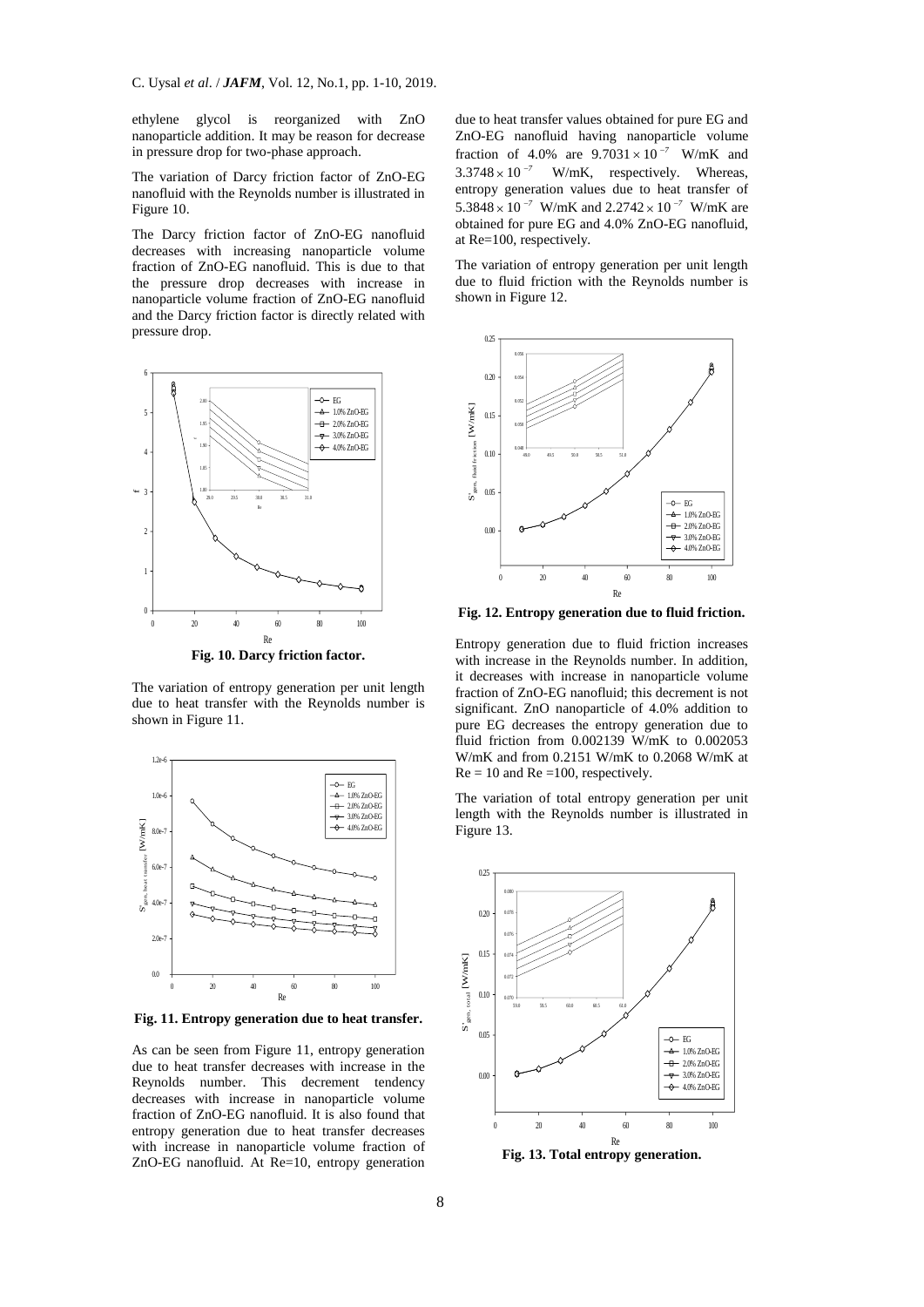Same results with entropy generation due to fluid friction are obtained for total entropy generation. This is due to that the obtained values for entropy generation due to heat transfer are negligible compared to that of entropy generation due to fluid friction. The microchannel considered in this study has a micro-sized hydraulic diameter. This case causes to that entropy generation due to fluid friction is dominant.

The variation of the Bejan number with the Reynolds number is shown in Figure 14.



**Fig. 14. Bejan number.**

As can be seen from Figure 14, Bejan number decreases with increase in Reynolds number and nanoparticle volume fraction of ZnO-EG nanofluid. ZnO nanoparticle addition to pure EG decreases the contribution of entropy generation due to heat transfer in the total entropy generation.

## **4. CONCLUSION**

In this study, laminar forced convection and entropy generation of ZnO-EG nanofluid flow through square microchannel are numerically investigated. The flow is modelled by using Eulerian-Eulerian two-phase model. Results showed that 4.0% ZnO nanoparticle addition to pure EG causes to high increment of 187.36% at Re=10 and of 136.78% at Re=100 in convective heat transfer coefficient. Similar high increments in convective heat transfer coefficient and in Nusselt number are reported by [Moraveji and Ardehali](#page-9-0) (2013) for Al2O3/water nanofluid flow. ZnO nanoparticle addition to pure EG causes to decrease in wall temperature. This leads to increment in convective heat transfer coefficient and in Nusselt number. This may be due to that nanoparticles inside flow destroyed the boundary layer.

Entropy generation due to heat transfer decreases with increase in nanoparticle volume fraction of ZnO-EG nanofluid, while entropy generation due to fluid friction increases. For this study, entropy generation due to heat transfer can be neglect when it is compared with entropy generation due to fluid friction. This is due to that microchannel considered in this study has small hydraulic diameter. Researchers and/or engineers should focus on fluid friction to decrease entropy generation for thermal management of microchannel applications.

## **REFERENCES**

- <span id="page-8-4"></span>Akbari, M., N. Galanis and A. Behzadmehr (2012). Comparative assessment of single and twophase models for numerical studies of nanofluid turbulent forced convection. *International Journal of Heat and Fluid Flow.* 37, 136-146.
- <span id="page-8-7"></span>*ANSYS Fluent* (2009). ANSYS Fluent 12.0 Theory Guide, ANSYS Inc.
- <span id="page-8-5"></span>Behroyan, I., P. Ganesan, S. He and S. Sivasankaran (2015). Turbulent forced convection of Cu-water nanofluid: CFD model comparison. *International Communications in Heat and Mass Transfer.* 67, 163-172.
- <span id="page-8-1"></span>Behzadmehr, A., M. Saffar-Avval and N. Galanis (2007). Prediction of turbulent forced convection of a nanofluid in a tube with uniform heat flux using a two phase approach. *International Journal of Heat and Fluid Flow.*  28*,* 211-219.
- Bejan, A. (1982). Entropy Generation through Heat and Fluid Flow. John Wiley and Sons: New York.
- <span id="page-8-0"></span>Choi, S. U. S. (1995). Enhancing thermal conductivity of fluids with nanoparticles. *ASME FED.* 231, 99-103.
- <span id="page-8-6"></span>Farzaneh, M., M. R. Salimpour and M. R. Tavakoli (2016). Design of bifurcating microchannels with/without loops for cooling of squareshaped electronic components. *Applied Thermal Engineering.* 108, 581-595.
- Farzaneh, M., M. R. Tavakoli and M. R. Salimpour (2017). Effect of reverting channels on heat transfer performance of microchannels with different geometries. *Journal of Applied Fluid Mechanics* 10, 41-53.
- <span id="page-8-9"></span>Ho, C. J. and W. C. Chen (2013). An experimental study on thermal performance of  $Al_2O_3/water$ nanofluid in a minichannel heat sink. *Applied Thermal Engineering.* 50, 516-522.
- <span id="page-8-3"></span>Kalteh, M., A. Abbassi, M. Saffar-Avval and J. Harting (2011). Eulerian-Eulerian two-phase numerical simulation of nanofluid laminar forced convection in a microchannel. *International Journal of Heat and Fluid Flow.* 32, 107-116.
- <span id="page-8-8"></span>Kuipers, J., W. Prins and W. Van Swaaij (1992). Numerical calculation of wall-to-bed heattransfer coefficients in gas-fluidized beds. *AICHE J.* 38, 1079-1091.
- <span id="page-8-2"></span>Kumar, N. and B. P. Puranik (2017). Numerical study of convective heat transfer with nanofluids in turbulent flow using a